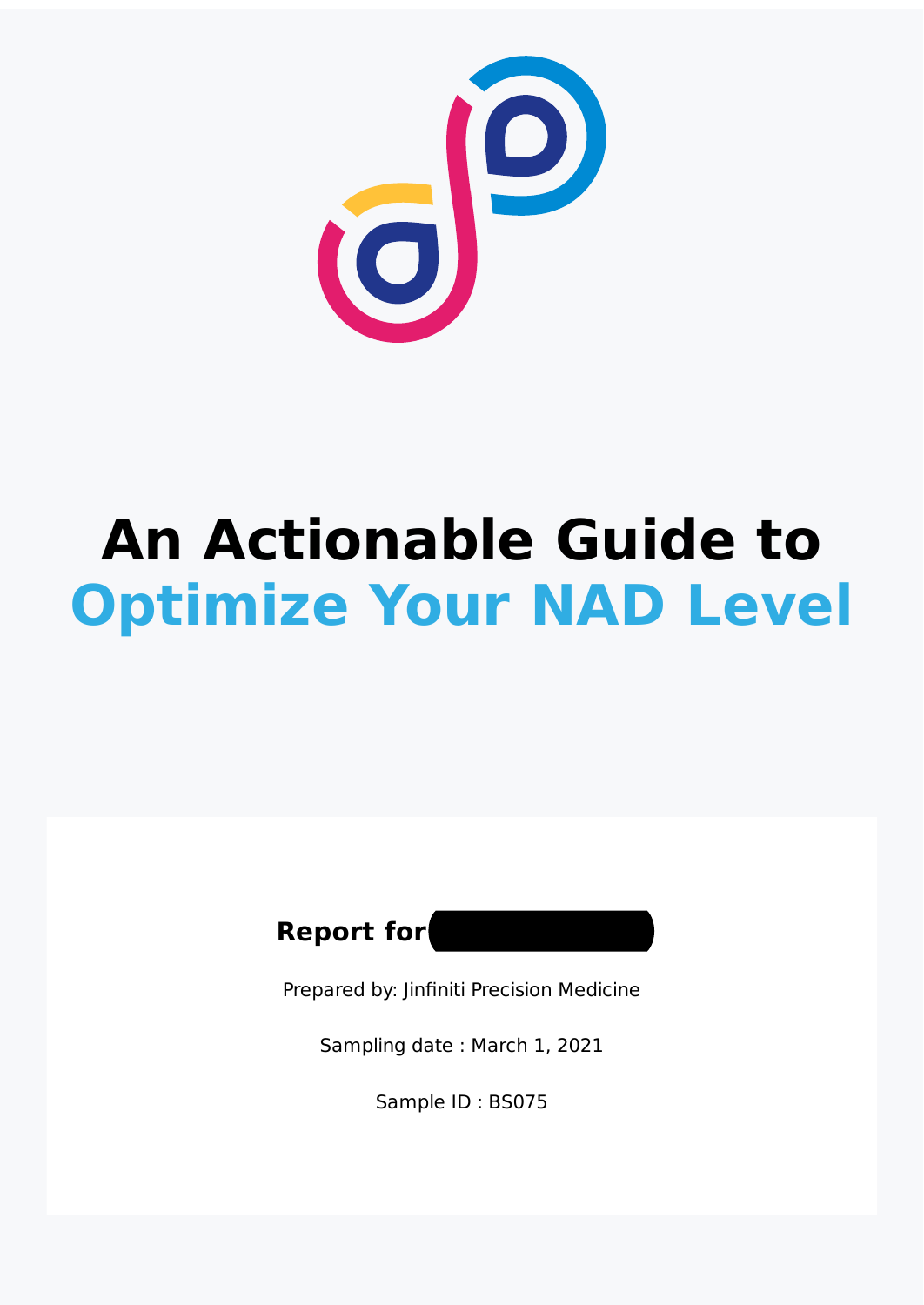# **Hello**

Thank you for taking the Intracellular NAD™ test by Jinfiniti Precision Medicine. Our mission is to empower our customers to learn about their bodies and make the most informed decisions so they can avoid chronic diseases and maintain wellness as they age. We operate under the philosophy that you can only improve what you measure, which is why we measure actionable biomarkers of aging found in the blood. With the information in this report, you can change your lifestyle and take specific interventions to improve your NAD level and improve your health.

By taking the Jinfiniti test, you have invested in yourself and enlisted us to provide the most accurate testing and up-to-date information to make your long-term health a reality.

Hopefully this is the first of many reports that we will have the pleasure of sharing with you.

#### **Thanks,**

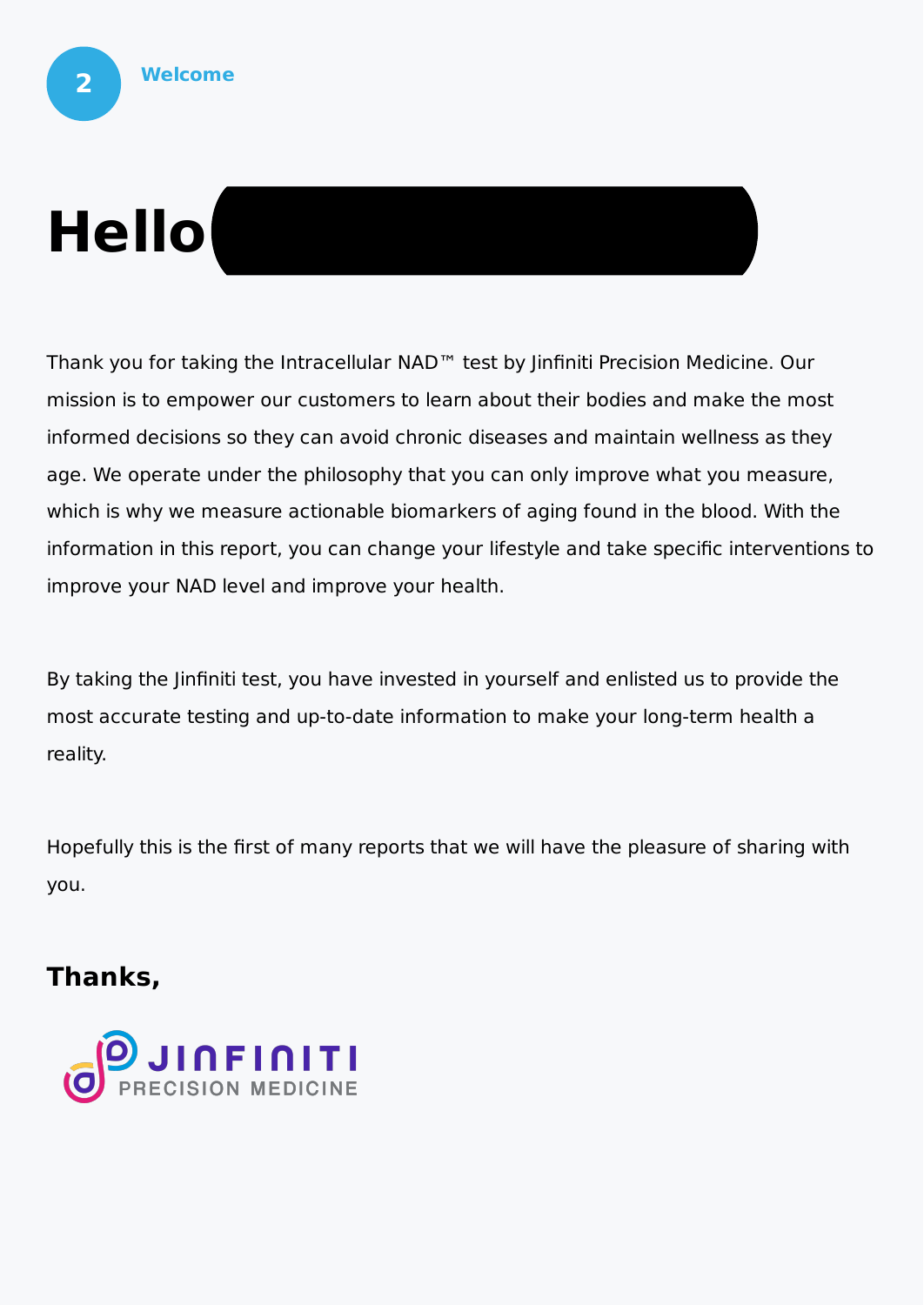

## **Table of Contents**

| <b>Your Intracellular NAD Result</b>                    | 4 |
|---------------------------------------------------------|---|
| • Summary of your historical icNAD results              |   |
| <b>Details</b>                                          | 6 |
| • Modifiable factors for health and longevity           |   |
| Nicotinamide Adenine Dinucleotide (NAD)                 |   |
| Cellular location of NAD: Intracellular vs. Circulating |   |
| How do we measure your intracellular NAD?               |   |
| <b>Categories of NAD Levels</b>                         |   |
| How do we define the optimum NAD range?                 |   |
| Average NAD by Age: Optimal NAD Target                  |   |
| Potential Benefits of Optimal NAD                       |   |
| Risk factors for suboptimal NAD levels                  |   |
| Molecular determinants of intracellular NAD             |   |
| <b>S</b> Four ways to raise your NAD level              |   |
| How can you optimize your NAD?                          |   |
| Tips for optimizing your NAD                            |   |
| ● When should you take a NAD test again?                |   |

#### **Questions? 15**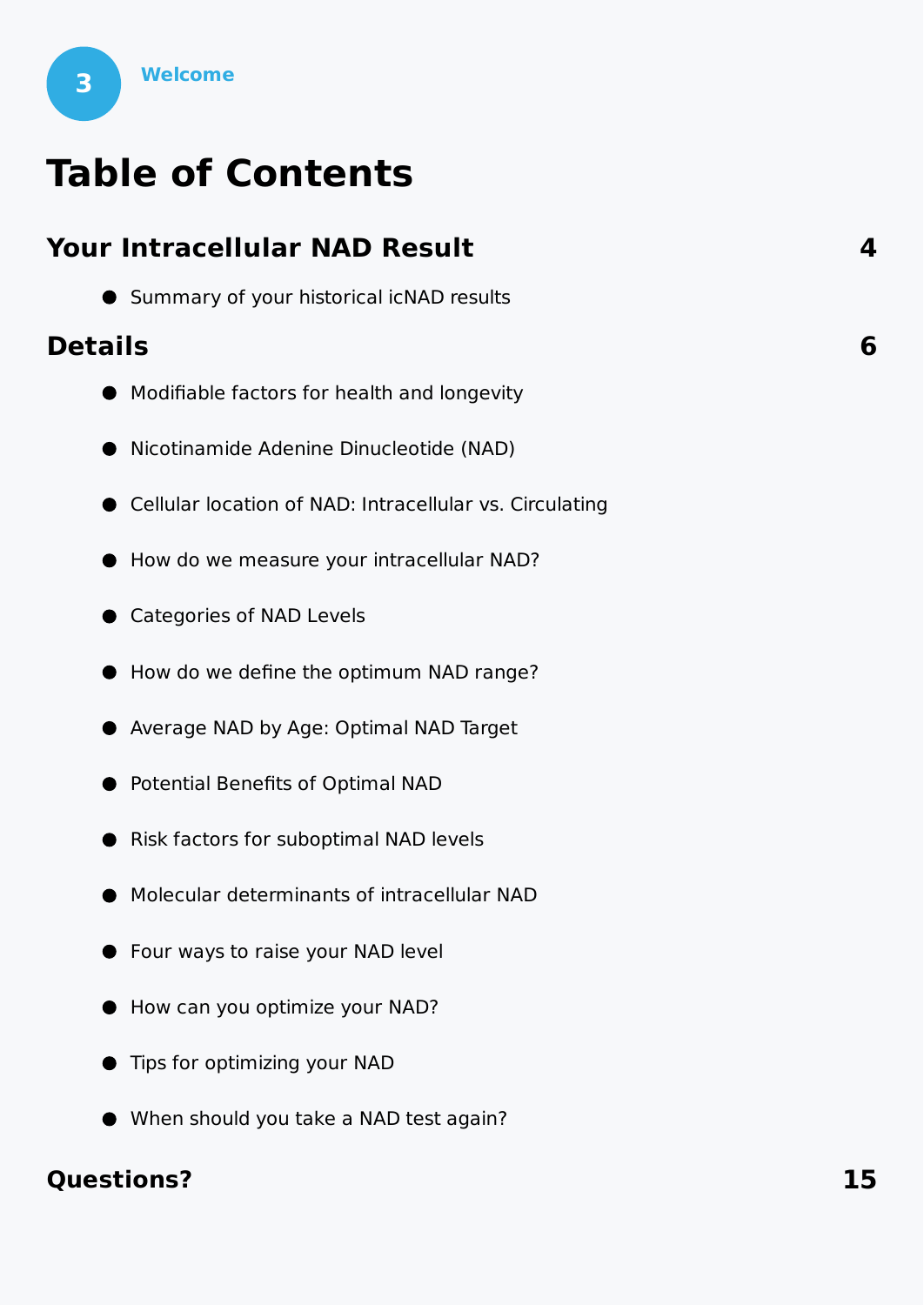## **Your Intracellular NADTM (icNAD) result from the current test**

**17.6** μM, at 44.0% of the lower end of the optimum range

(40μM), and 17.6% of the higher end of the optimum range (100μM). Your NAD value falls into the **Severely deficient** range.



### **Definition of categories**

- Too High  $($  > 100uM  $)$
- Optimal ( 40μM 100μM )
- Suboptimal ( 30μM 40μM )
- $\cdot$  Deficient ( 20 $\mu$ M 30 $\mu$ M )
- Severely deficient ( 0μM 20μM )

Note: NAD values over 100μM may not have additional benefits and can potentially be harmful.

Testing for homocysteine level may be useful to answer this question.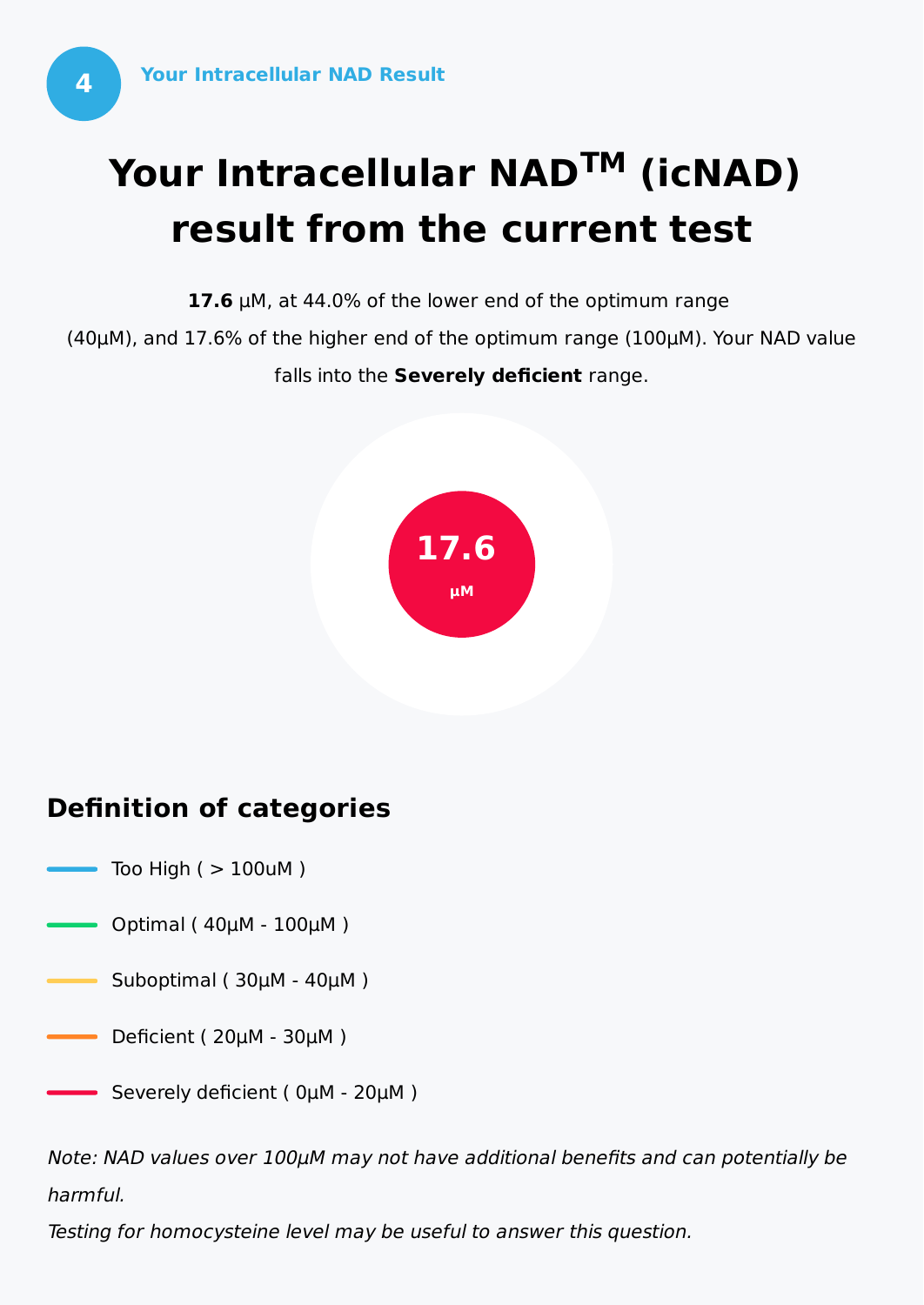## **Summary of your historical icNAD results**



Historical icNAD data for a 68-year young lady in generally good health Her baseline icNAD levels were determined on 2/15/2021 and 3/1/202. She started supplementation with NAD precursor after the test on 3/1/2021 and was retested on m/9/2021. The supplementation had very little effect on her NAD level. She switched to a different supplement and was able to increase her NAD level by about 20% and she remained in the deficient range. She then switched to Jinfiniti's Vitality Booster (1000mg of NMN) and her NAD levels went to over 100uM, which may not be beneficial to her. Subsequently, she decreased her NMN dose to 500mg and optimized her NAD level in a perfect range (50-100uM).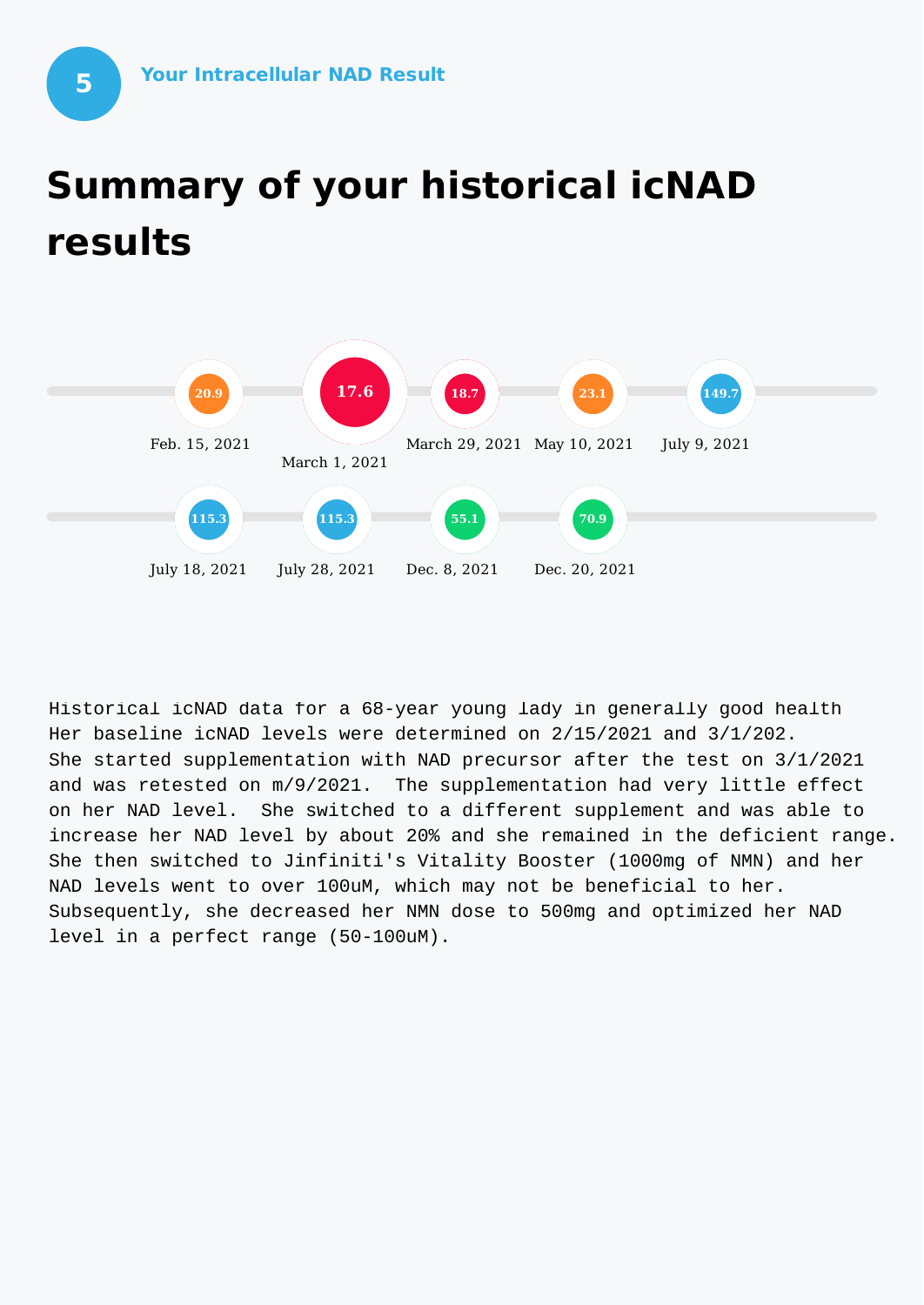

## **Details**

#### **Maximize your healthspan**

Many factors can influence healthy longevity (your healthspan) and your response to medical treatment for diseases.

Some of these factors are genes that you inherit from your parents that do not change over your lifetime. However, the expression of your genes are constantly altered by many other factors inside and outside of your body. These factors, which can be called non-genetic, extrinsic, environmental, or modifiable factors, interact with your genes (Gene x Environment Interaction), determine your health versus subhealth and disease.

### **Modifiable factors for health and longevity**

While your DNA is the master code for your health and longevity, there are many factors that affect how you age:

- What, how much, and when you eat and drink
- How much you exercise
- How much and how well you sleep
- How much stress you experience
- How much exposure you have to pollution, radiation, UV rays, toxins, etc.

These factors have a huge impact on your health, and they all are controllable.

But to improve your health, you need a way to measure it. That's where NAD comes in. Nicotinamide Adenine Dinucleotide (NAD) is one of the most important modifiable factors for healthy longevity.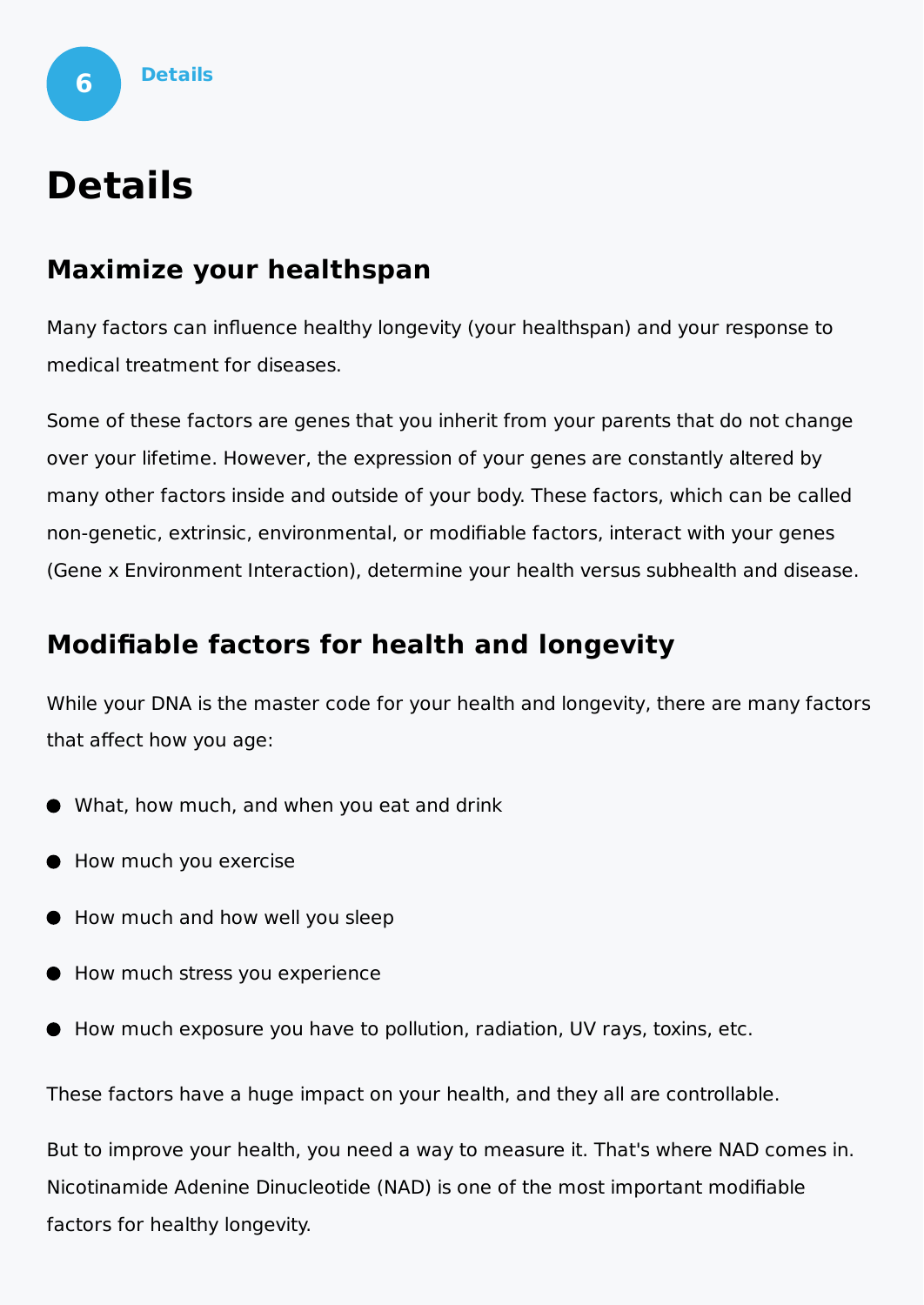

#### **Nicotinamide Adenine Dinucleotide (NAD)**

NAD is a coenzyme found in all living cells. It is essential to life because it catalyzes reactions for more than 400 enzymes, including those involved in the production of cellular energy (ATP).

NAD plays an essential role in six hallmarks of aging: DNA repair, epigenetic alteration, loss of proteostasis, mitochondrial dysfunction, cellular senescence, deregulated nutrient sensing.

NAD declines with age and lower NAD levels are linked to loss of function and vitality, and many age-related diseases.

### **Cellular location of NAD: Intracellular vs. Circulating**

- NAD is synthesized inside cells, and most NAD stays inside cells to support cellular functions.
- However, a small proportion (about 5-10%) of NAD is also secreted into the bloodstream and circulates throughout the body.
- While most known functions of NAD are attributed to intracellular NAD, circulating NAD does play critical roles that are not yet fully appreciated.
- NAD inside cells is called Intracellular NAD and NAD in the plasm (liquid portion of blood) blood is called Circulating NAD.
- Jinfiniti Precision Medicine offers two different NAD tests: Intracellular NAD™ (icNAD)  $\bullet$ and Circulating NAD™ (CirNAD). With both tests, Jinfiniti measures the total level of NAD+ and NADH.
- The test you took was the icNAD test. It's a great first step in optimizing your NAD level.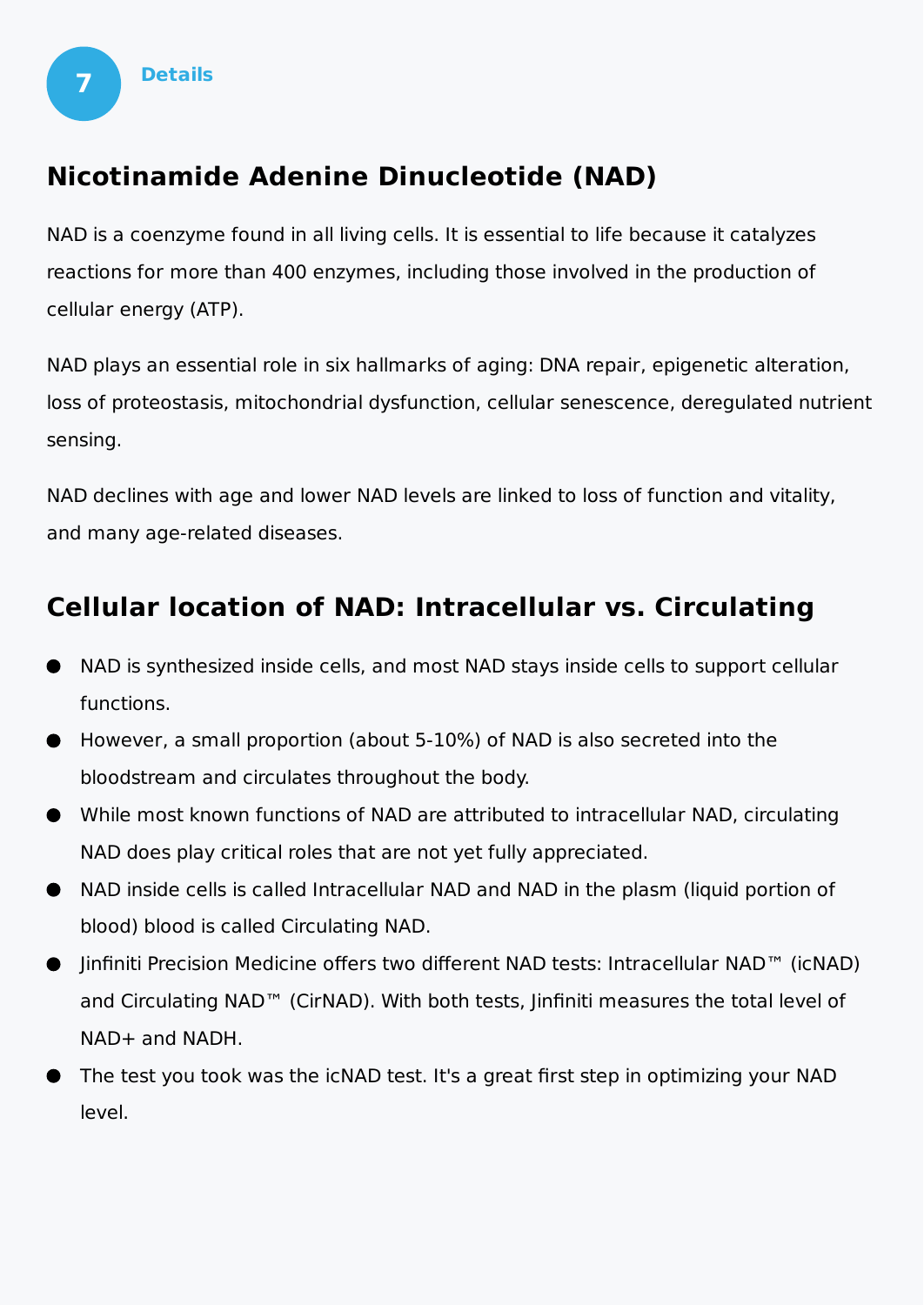

#### **How do we measure your intracellular NAD?**

Boosting NAD levels has been shown to improve healthy longevity, but until the development of the Jinfiniti test, there's been no way to accurately and easily measure NAD levels.

Jinfiniti developed its NAD tests by solving two major problems that hampered NAD testing in the past:

- Invention of a NAD stabilizing buffer that dramatically slows down the degradation of NAD at ambient temperature.
- Development of a high-throughput, accurate, and reproducible testing technology.

The Jinfiniti Intracellular NAD™ assay is highly reproducible as illustrated by the correlation plot of duplicate tests for the same samples conducted on consumer samples. The average coefficient of variation is 3.1% and the coefficient of correlation  $(R^2)$  is 0.98.

#### **Correlation Chart**



### **Categories of NAD Levels**

0μM - 20μM Severely deficient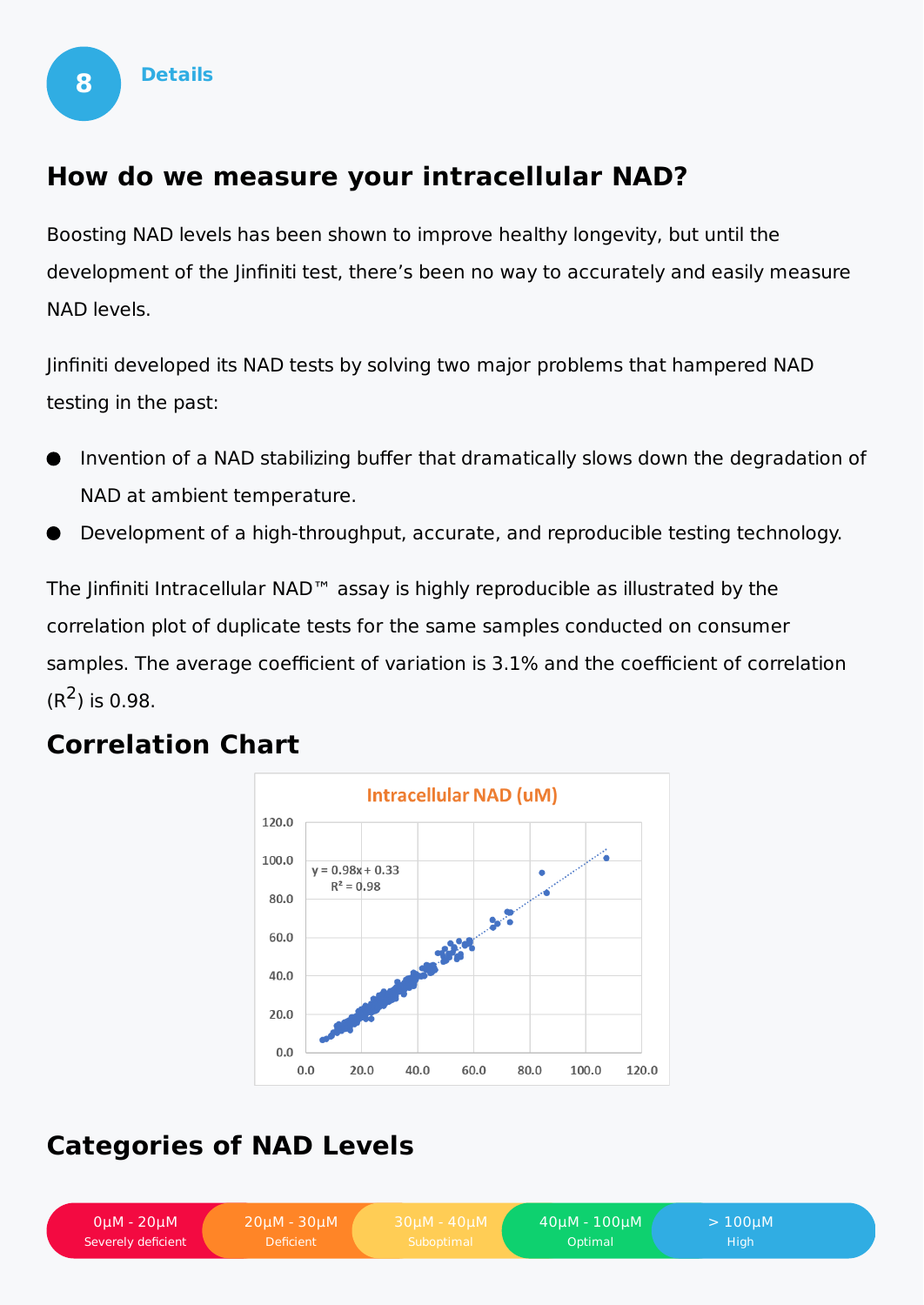

#### **How do we define the optimum NAD range?**

- Because NAD levels decline with age, we define the lower end of the optimum range using the NAD values observed in teenagers.
- The 25th percentile of NAD in this age group is 40μM (micromole), meaning that 75% of teenagers have NAD levels greater than 40μM.
- Therefore, we set the lower end of the optimum range at 40μM, which is the minimum level that one should try to achieve for healthy longevity.
- These values may vary in different people but the current research indicates that a level in the range of 50-75μM is a good target.
- It is not known whether levels above 100μM are beneficial or detrimental.

#### **Distribution of icNAD Levels in Different Age Groups**

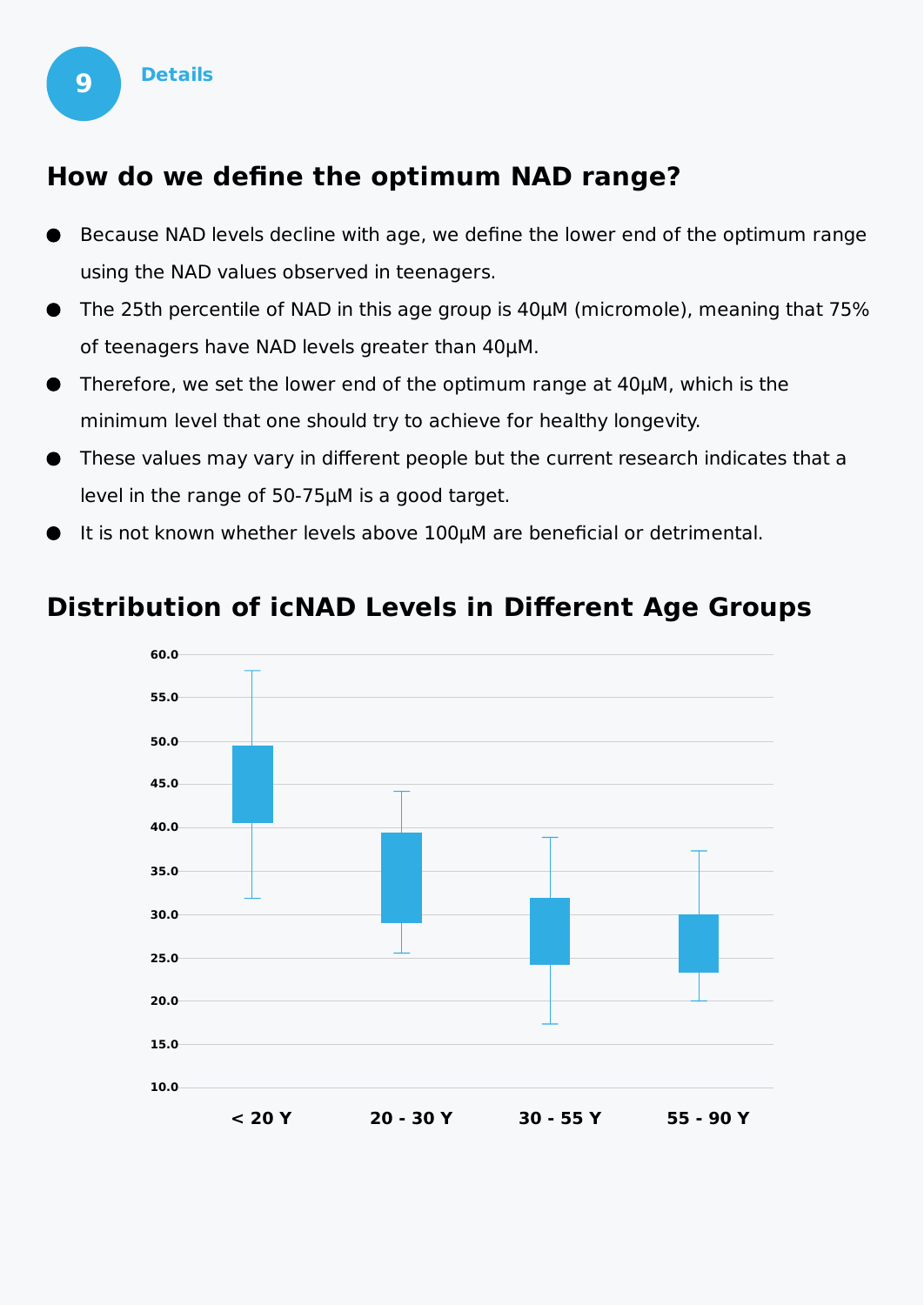

- **Increased cellular energy (ATP).**
- Improved endurance and strength.  $\bullet$
- **Improved DNA repair.**

**10 Details**

- Reduced oxidative stress.
- **Greater ability to fight inflammation.**
- **Improved bone density.**
- Better prevention of age-related diseases, such as cardiovascular disease, cancer,  $\bullet$ diabetes, infectious diseases, neurodegenerative diseases, etc
- Reduced cellular senescence
- Better immune health.
- **Improved brain-cell repair and protection.**
- **Improved glucose intolerance and insulin sensitivity.**
- **Improved blood plasma lipid profiles.**
- **Improved nerve-tissue generation.**
- Improved circadian rhythm and intracellular calcium release during sleep.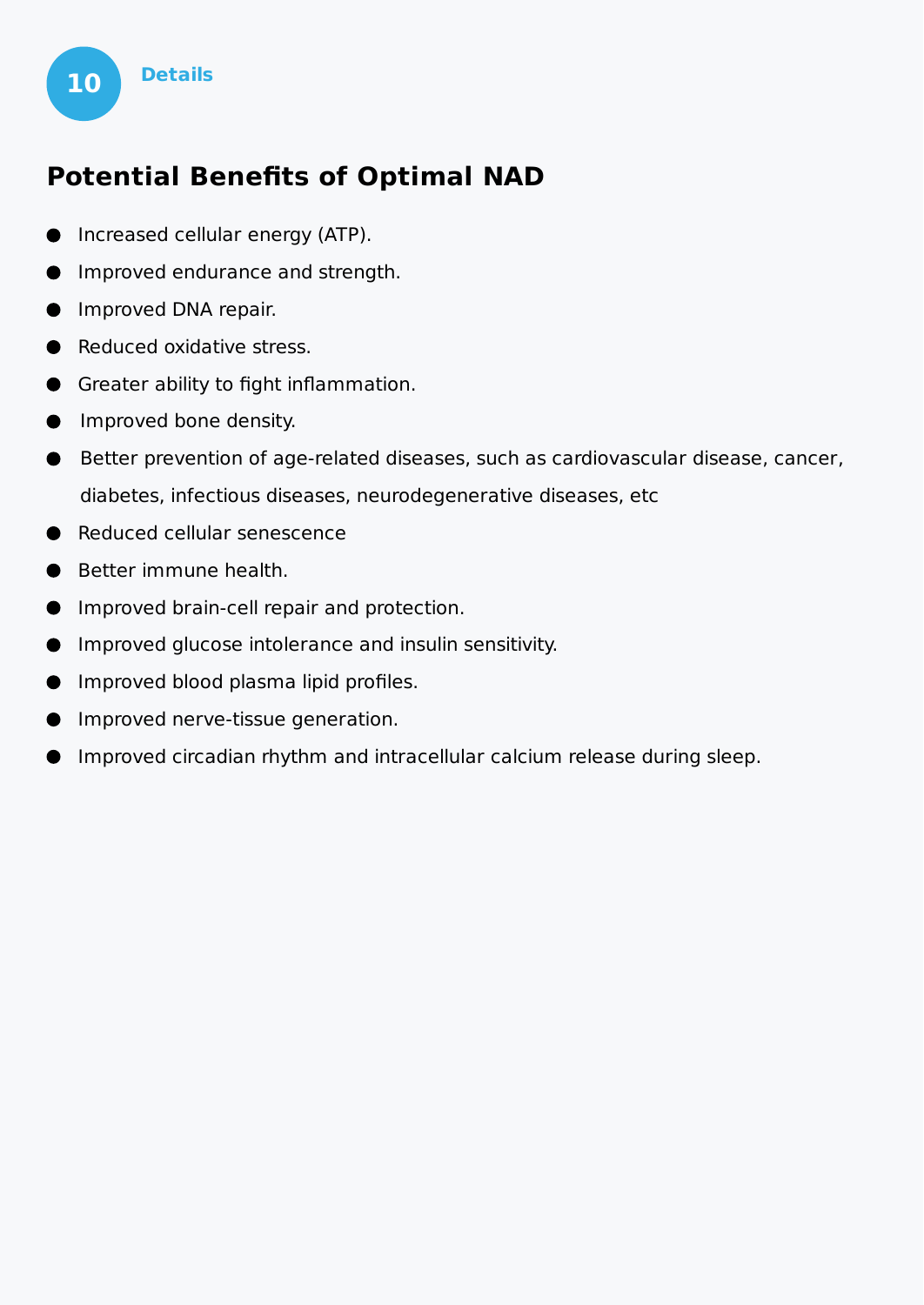

#### **Risk factors for suboptimal NAD levels**

A number of factors can lower NAD levels.

- Age (NAD declines as we get older).
- Low physical activity.
- Genetic and epigenetic deficiencies (NAD synthesis enzymes).
- Diseases and suboptimal health conditions.
- Alcohol consumption.
- Nutritional deficiencies (vitamin B3, tryptophan).
- Senescence and inflammation (CD38).

#### **Molecular determinants of intracellular NAD**

There are three categories of molecular causes for low NAD levels.

#### **Building blocks for NAD synthesis**  $\bullet$

The body creates new NAD from nutrients such as tryptophan or niacin. The body can also recycle NAD metabolites (elements broken down from NAD), including nicotinamide mononucleotide (NMN), nicotinamide riboside (NR), or nicotinamide (NAM) using a salvage pathway (where the body can recycle pieces of NR, NAM, and NMN to create NAD). When cells don't have enough NAD building blocks, NAD production is limited.

#### **Enzymes for NAD synthesis**  $\mathbf{O}$

Several enzymes are required to make NAD from the NAD building blocks. The production of these enzymes is genetically controlled and can be induced or suppressed by various molecular, physiological, and/or pathological factors.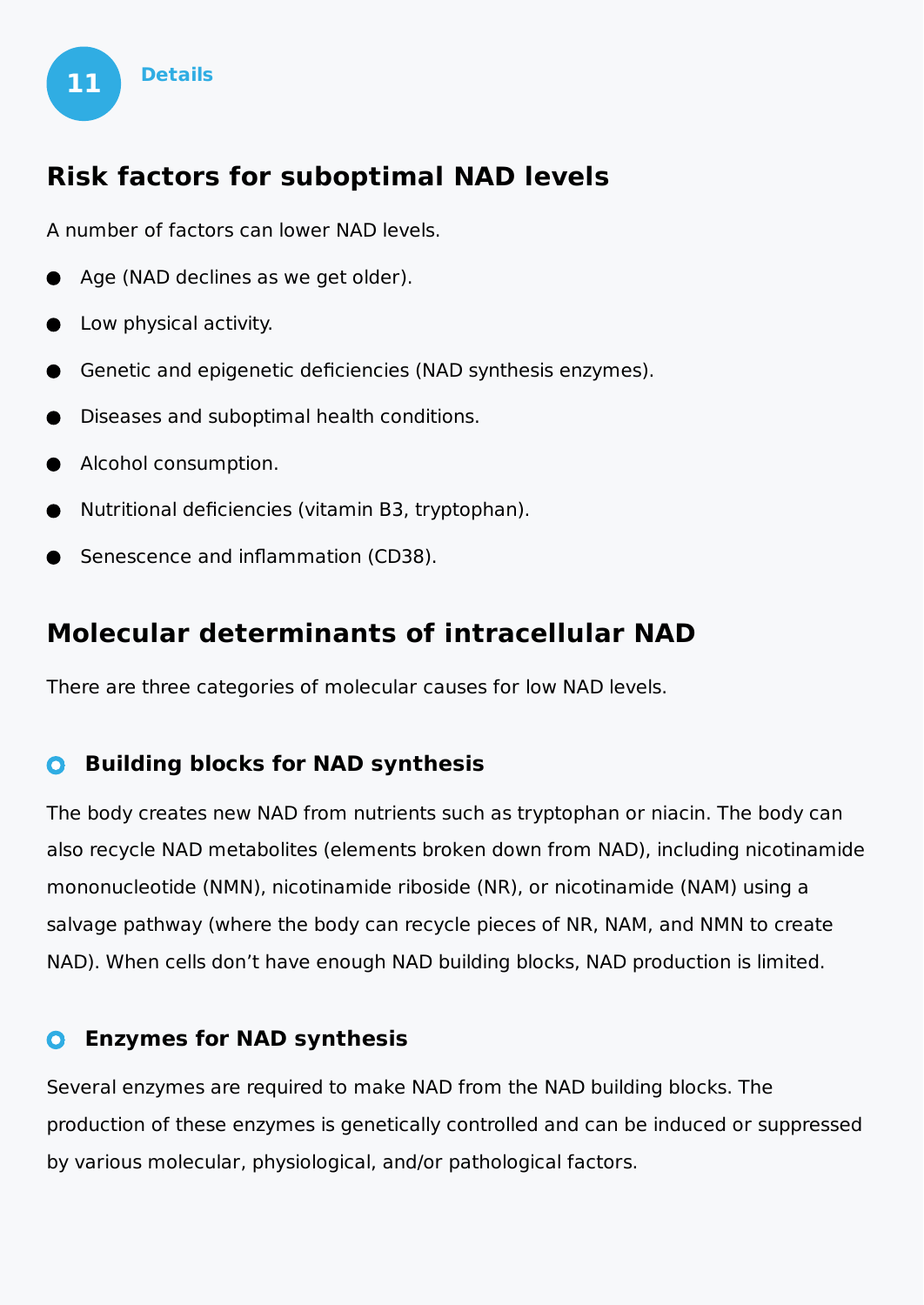#### **NAD-consuming enzymes**

Enzymes like sirtuins and PARPs are essential for maintaining healthy cells. Sirtuins use NAD to regulate gene expression and how cells function. PARPs aid in DNA repair. As we age, we require more maintenance, which may increase sirtuin and PARP activities thereby depleting NAD. CD38 is an enzyme that increases with inflammation, senescence, and age, and is thought to be a major cause of NAD depletion.

#### **Four ways to raise your NAD level**

Since NAD deficiencies can have different causes, different people may require different management strategies to achieve optimum NAD levels.

There are four major approaches.

#### **1. Direct delivery of NAD+**

NAD+ can be delivered to the body by one of several delivery routes, including IV infusion, oral formulation, patches, and creams. There is reasonably strong evidence that IV infusion of NAD+ can rapidly raise NAD level in the blood, and therapeutic effects have been seen in many clinical settings.

However, because the NAD molecule is too big to enter the cells, it remains to be seen whether short term NAD+ IV infusion can effectively increase intracellular NAD.

To a much lesser degree, NADH, like NAD+, has also been used to raise NAD levels.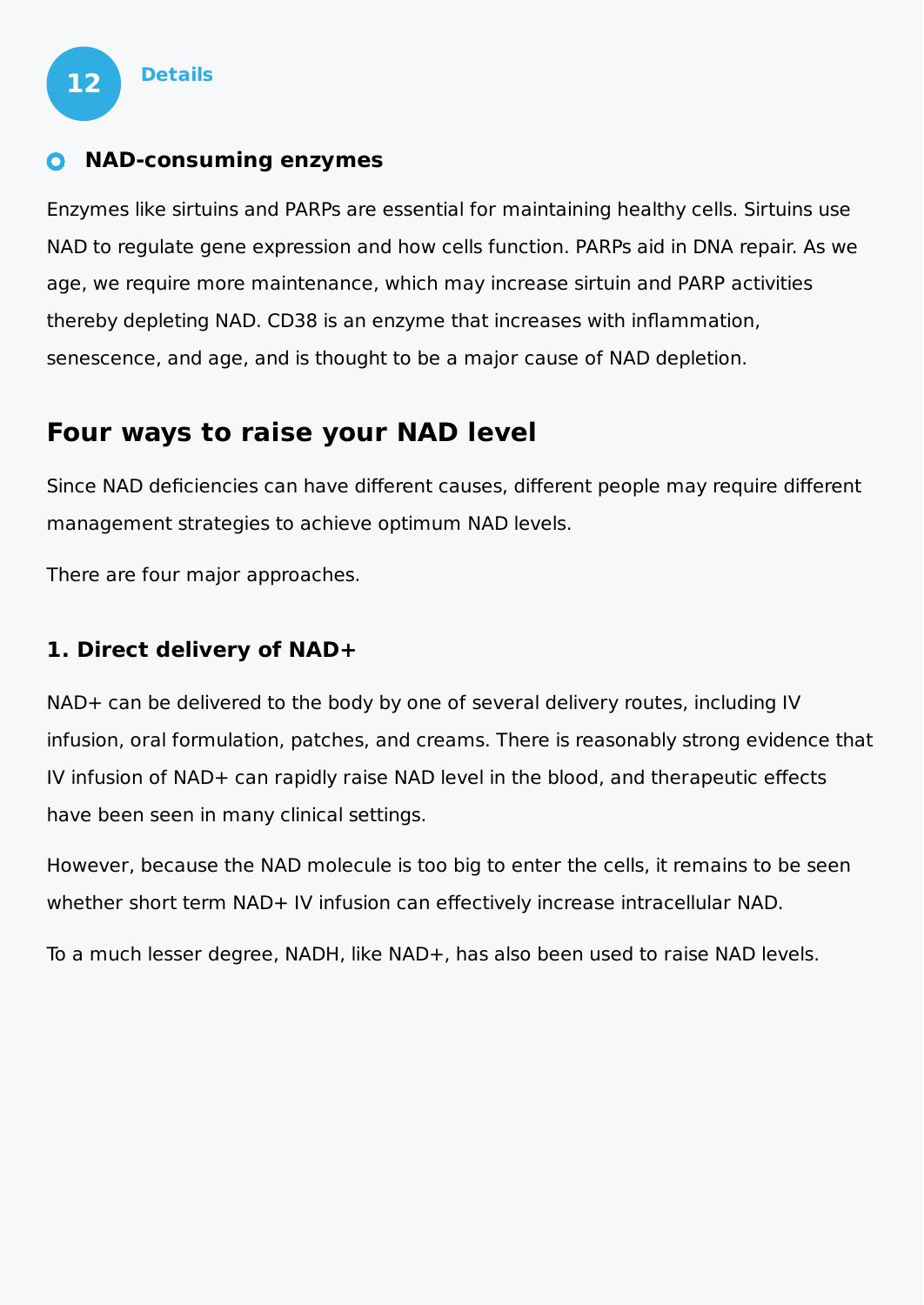

#### **2. Supplement with NAD building blocks**

Although tryptophan and vitamin B3 (Nicotinic acid and nicotinamide) can be converted into NAD, the efficiency of the process remains to be evaluated by clinical studies.

NMN (nicotinamide mononucleotide) is the most efficient NAD precursor to increase NAD level in humans. NR (nicotinamide riboside) may also increase NAD levels in some people.

#### **3. Induce NAD synthesis enzymes**

Theoretically, it is possible to boost the production of NAD synthesis enzymes in both the De Novo synthesis pathway and the salvage pathway. Certain lifestyle strategies such as exercise, sauna use, fasting, and good sleep can activate AMPK, which increases NAMPT, an enzyme required to make NAD.

Any activities that reduce oxidative stress and inflammation can reduce the consumption of NAD.

Processing alcohol also consumes NAD. However, how much a difference these lifestyle strategies can make in terms of NAD levels remain to be studied. It is possible to elevate NAD synthesis enzymes but there are not yet proven supplements on the market.

#### **4. Inhibit NAD-consuming enzymes**

CD38 is the most important enzyme that can be targeted to reduce the consumption of NAD. Apigenin and quercetin are among the best known supplements that can inhibit CD38. However, their efficacy in increasing NAD levels in human subjects remain to be demonstrated.

CD38 is induced by inflammation and cellular senescence, therefore, anti-inflammatory and senolytics treatments can boost NAD levels.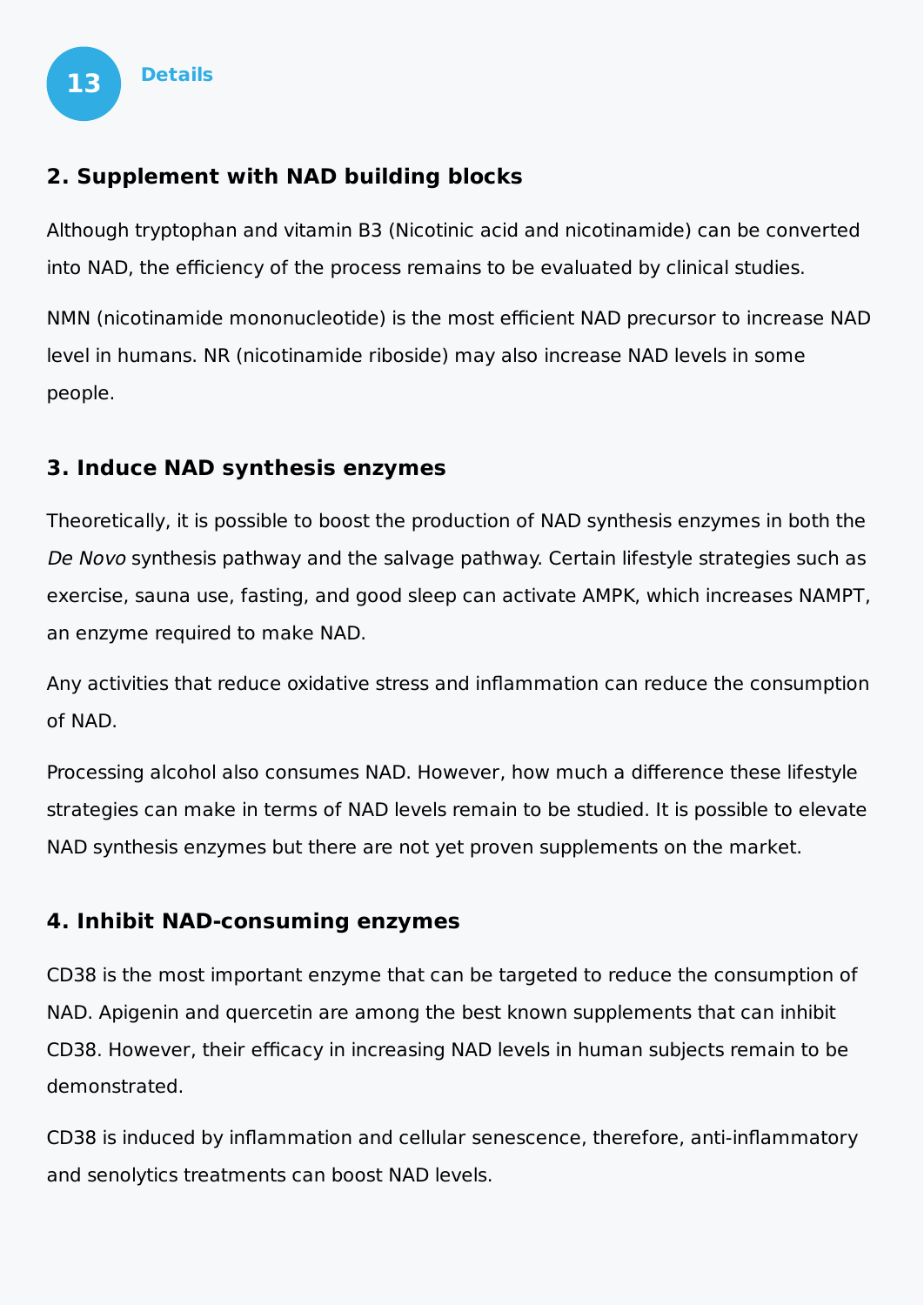

#### **How can you optimize your NAD?**

Congratulations! You can now use your test result to guide your NAD management.

Depending on which category your NAD value falls into, and your personal choice for your desired NAD level, you can take one or multiple available actions that were discussed above.

It is also essential that you take the third step, which is to retest your NAD level after intervention to determine whether and how well your NAD management has worked.

Based on the new test result, you may need to adjust your intervention strategy till an optimal level has been achieved.

It is also important to remember to retake the test if you have encountered major changes in your lifestyle, NAD management plan, and/or overall health.

Otherwise, we recommend you take the test in 3-6 months.

#### **Tips for optimizing your NAD**

If you have not been managing your NAD levels, consider one of the available NAD boosting strategies. If you have been actively managing your NAD levels and your value is not in the higher end of the optimum range, you may want to

- Increase your dosage.
- Change the brand of the NAD intervention.
- Change the type of intervention.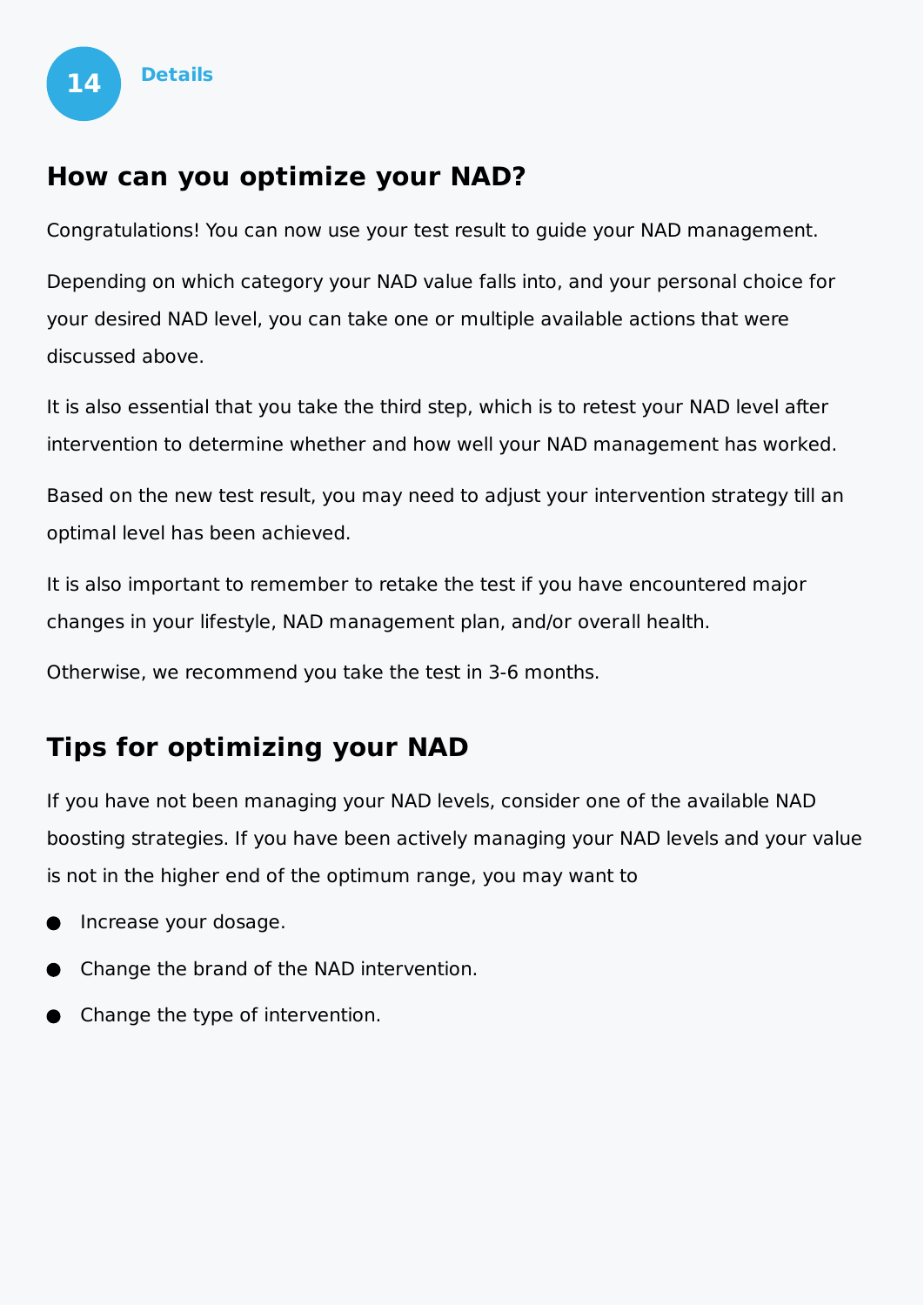

#### **When should you take a NAD test again?**

Your icNAD test result, like any other test, only reflects your NAD status at the time your blood was drawn. Your NAD status will change with age, external and internal changes, and your NAD optimization strategies. It is therefore critical to take the NAD test again at regular intervals.

If you are in the optimum range and there is no major change in lifestyle, nutrition, health status, and NAD intervention strategies, you may consider taking the test again in 3-6 months.

If your NAD is not within a healthy range, consider taking the test again 2-4 weeks after you've implemented steps to increase your NAD levels.

Most NAD-boosting strategies should raise your NAD levels within 2-4 weeks.

Keep in mind that you may need to try multiple strategies until you find one that works for you. Repeated testing is the only way you can measure progress towards your personal goal.